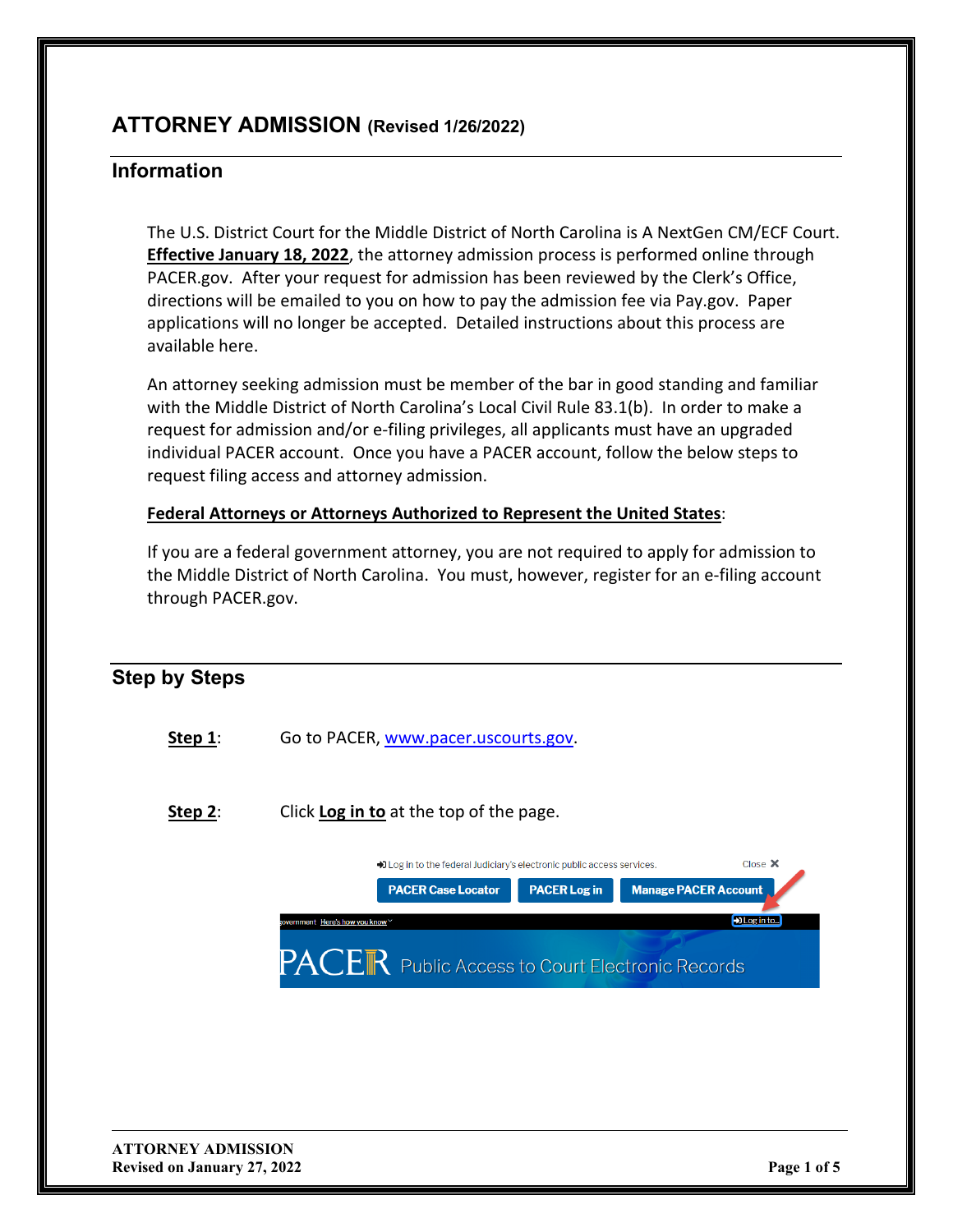#### **Step 3**: Select **Manage PACER Account**.



#### **Step 4**: Enter your Username and Password.

| $\blacktriangleright$ Login<br>* Required Information |                          |  |
|-------------------------------------------------------|--------------------------|--|
| Username *                                            |                          |  |
| Password *                                            |                          |  |
|                                                       | Clear<br>Cancel<br>Login |  |
|                                                       | $\sim$                   |  |

Need an Account? | Forgot Your Password? | Forgot Username?

This is a restricted government website for official PACER use only. All activities of PACER subscribers or users of this system for any purpose, and all access attempts, may be recorded and monitored by persons authorized by the federal judiciary for improper use, protection of system security, performance of maintenance and for appropriate management by the judiciary of its systems. By subscribing to PACER, users expressly consent to system monitoring and to official access to data reviewed and created by them on the system. If evidence of unlawful activity is discovered, including unauthorized access attempts, it may be reported to law enforcement officials.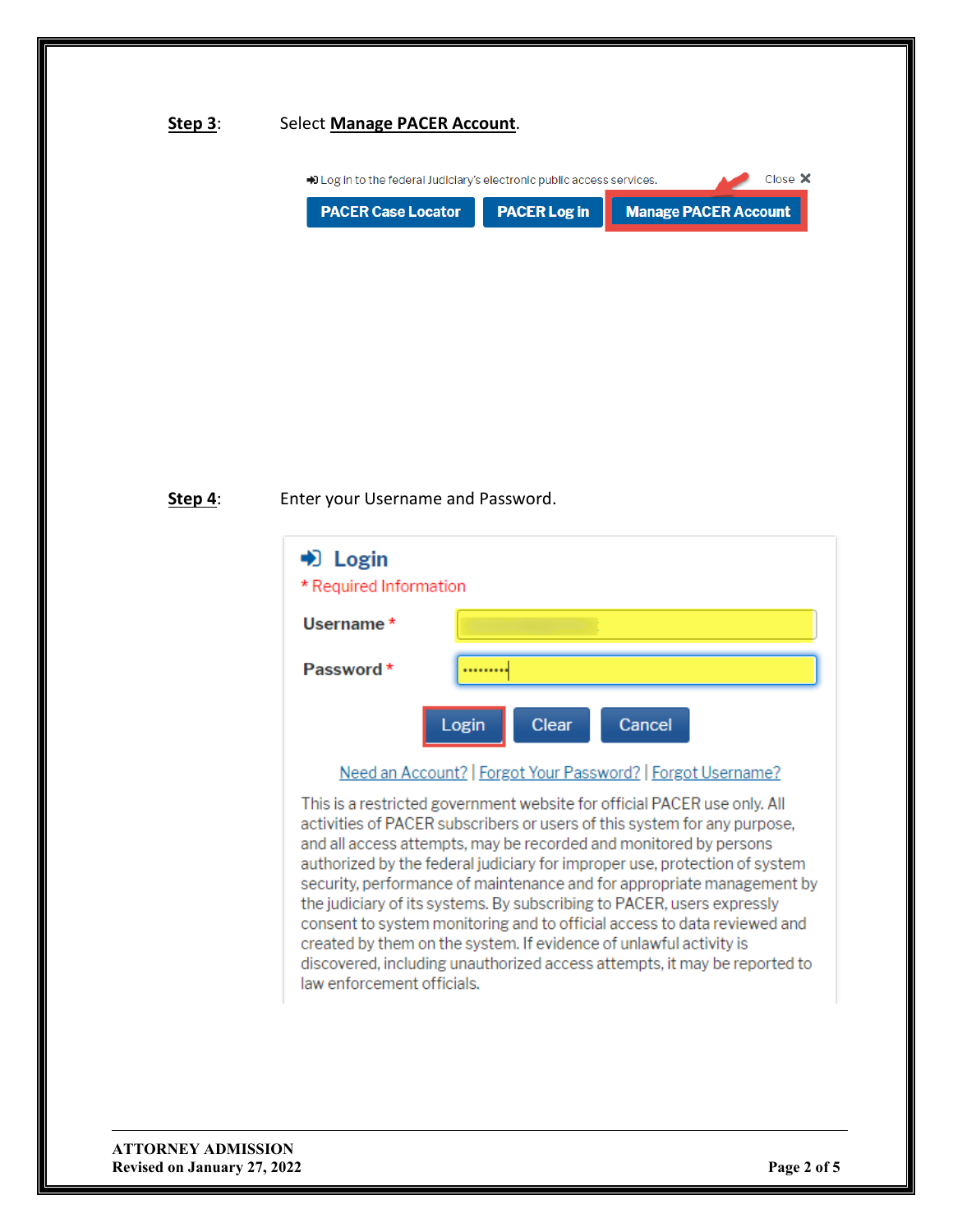#### **Step 5**: Once logged in, select the **Maintenance** tab.

| Settings                          | Maintenance | Usage |                                           |
|-----------------------------------|-------------|-------|-------------------------------------------|
| Update Personal Information       |             |       | Attorney Admissions / E-File Registration |
| <b>Update Address Information</b> |             |       | Non-Attorney E-File Registration          |
| <b>Check E-File Status</b>        |             |       | E-File Registration/Maintenance History   |

## **Step 6**: Select **Attorney Admissions/E-File Registration** under the Maintenance tab.



**Step 7**: On the following screen, select **U.S. District Courts** and **North Carolina Middle District**. If you do not see North Carolina Middle District Court as an option, verify if you already submitted and/or have filing privileges with North Carolina Middle District. If you have previously linked a CM/ECF account to your PACER account, contact Kenan Sonbay at 336.332.6003 for further instructions.

| In what court do you want to practice?<br>* Required Information                                                                                                                                                                                                        |                                             |  |
|-------------------------------------------------------------------------------------------------------------------------------------------------------------------------------------------------------------------------------------------------------------------------|---------------------------------------------|--|
| Court Type *                                                                                                                                                                                                                                                            | <b>U.S. District Courts</b><br>$\checkmark$ |  |
| Court <sup>*</sup>                                                                                                                                                                                                                                                      | North Carolina Middle District $C \vee$     |  |
| <b>Note:</b> Centralized attorney admissions and e-file registration are currently not available for all<br>courts. If you do not see a court listed, please visit that court's website. To find more information<br>on all courts, visit the Court CM/ECF Lookup page. |                                             |  |
|                                                                                                                                                                                                                                                                         | <b>Next</b><br>Reset<br>Cancel              |  |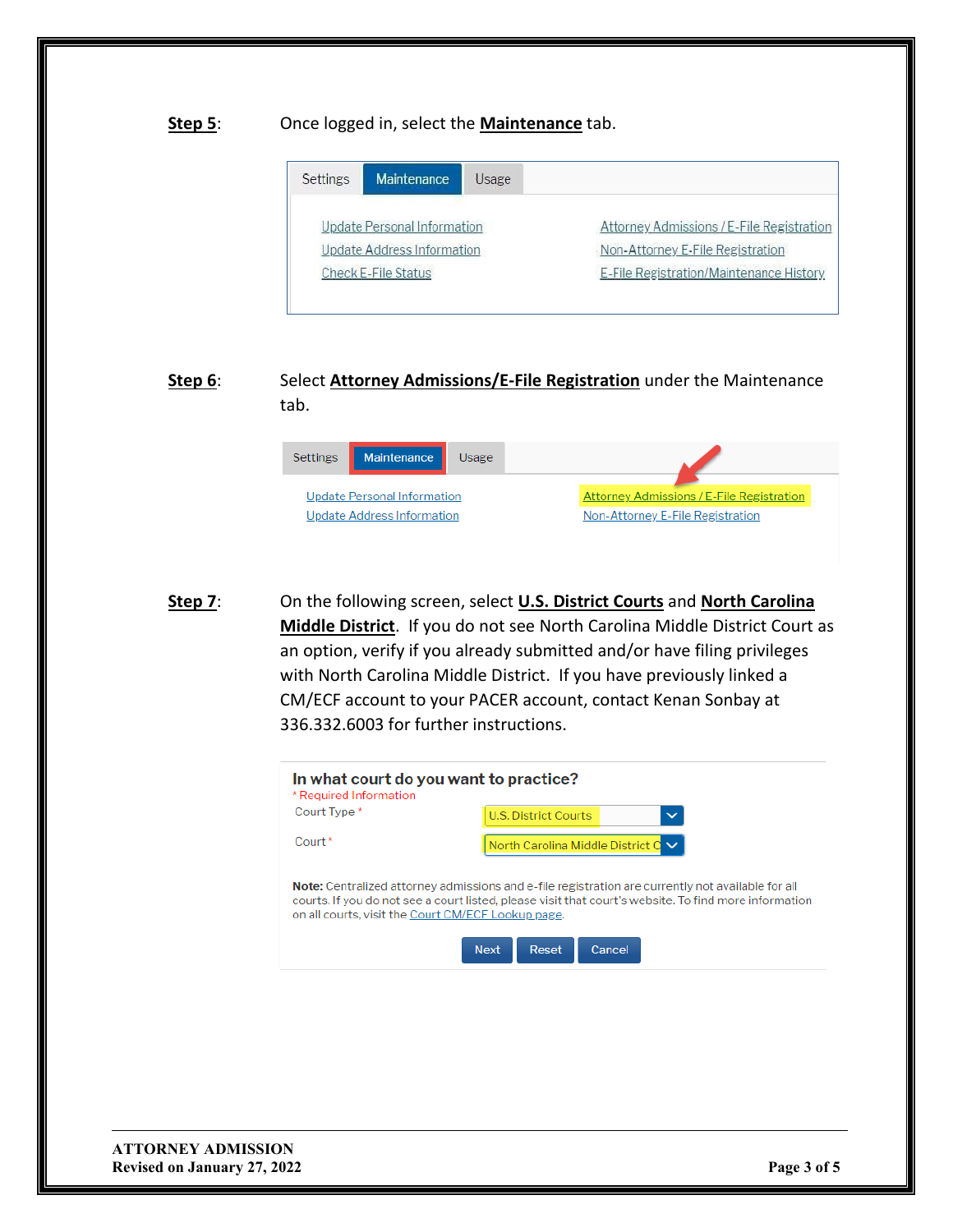### Step 8: On the next page, select, "What would you like to apply/register for"?

## What would you like to apply/register for?



| If                                                                             | Then                                                                                                             |
|--------------------------------------------------------------------------------|------------------------------------------------------------------------------------------------------------------|
| Applying for Attorney Admission with<br>the Middle District of North Carolina. | Select the Attorney Admissions and<br><b>E-File option.</b>                                                      |
| And                                                                            |                                                                                                                  |
| Request to E-File.                                                             |                                                                                                                  |
| If applying to E-File only.                                                    | Select the E-File Registration Only<br>option and follow instructions on how<br>to register to e-file with NCMD. |
| If you are a Federal Attorney and<br>want login privileges only.               | Select the Federal Attorney option<br>and follow instructions on how to<br>register to e-file with NCMD.         |

- **Step 9:** Complete all sections of Attorney Admission. Please complete all required information marked with a red Asterisk and your State Bar ID and State Information and Select Next.
- **Step 10:** Complete all sections of E-File Registration and check the acknowledgement box. Select Next when completed.